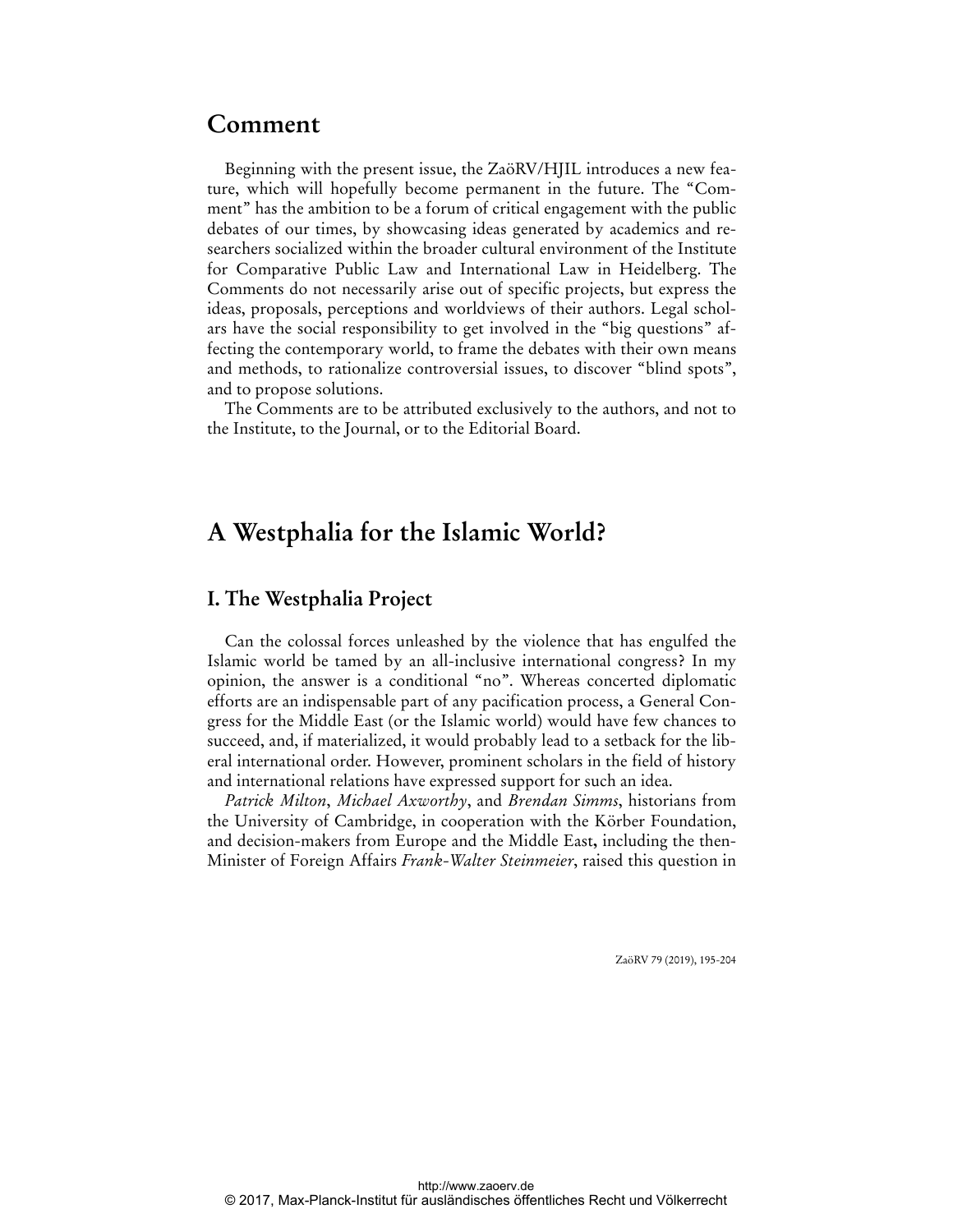2016.<sup>1</sup> The Westphalia project focuses on the analogy between the current state of affairs in the Middle East and the developments and processes that put an end to the Thirty-Years War through the Treaties of Münster and Osnabrück in 1648.<sup>2</sup>

The Westphalia project strikes a positive tone on the possibility of peace, based on some similarities of the features of the two conflicts (confessionalism and sectarianism, Great Power competition, participation of violent non-state actors, need of new constitutional arrangements). An all-inclusive congress would offer the opportunity for a new model of governance in the Middle East. From the complexity of the conflicts, a new synthesis could be achieved, creating a regional system of peace. These arguments should be taken seriously, in particular when the authors argue that the agreement should "be reached by the regional actors themselves, before it is guaranteed internationally".<sup>3</sup>

The study of history offers a privileged observation post. If time is the "moving image of eternity"  $(Plato)$ ,<sup>4</sup> then the interpretation of the past can be constitutive for present meanings and future actions – so would be the argument. The chronopolitics of the proposal,<sup>5</sup> however, and the flight to the distant past in search of an "old, good Congress" is also the signal of a certain resignation on the current and future prospects of pacification in the region. In history, we know how the story ends, and in the case of Westphalia, it was, more or less, a "happy end".

Arguably, the timing of this proposal appears good: From Afghanistan to Algeria, and from Libya to Syria, Yemen, and Sudan, a third wave of change is coming, but still with indefinite contours. Whilst the previous two waves were relatively homogeneous ("war on terror and regime change", "Arab Spring"), this time it is different. There is no clear path for the direction of events, but there exists a widespread sense of fatigue for the incessant wars across the region. The picture becomes much more ambivalent, though, if we consider the perennial Israeli-Palestinian conflict, the Russian involvement in Syria, the strategic conflict between Saudi Arabia and Iran, and the

<sup>1</sup> For the project and its results, see *P. Milton/M. Axworthy/B. Simms*, Towards a Westphalia for the Middle East, 2018. See also the cautious views of *F.-W. Steinmeier*, Der Westfälische Frieden als Denkmodell für den Mittleren Osten, available at <https://www.auswaertiges -amt.de>.

<sup>2</sup> See also *H. Münkler*, Der Dreißigjährige Krieg – Europäische Katastrophe, Deutsches Trauma 1618-1648, 2017, 817 et seq.

<sup>3</sup> *P. Milton/M. Axworthy/B. Simms* (note 1), 110 et seq.

<sup>4</sup> *Timaios 37d*: εικώ δ'επενόει κινητόν τινα αιώνος ποιήσαι [...] τούτον ον δη χρόνον ωνομάκαμεν, in: G. Eigler (ed.), Platon Werke, Vol. 7, WGB, 7th ed. 2016, 52 et seq.

<sup>5</sup> On the term see *C. Clark*, Time and Power, 2019, 14 et seq.

ZaöRV 79 (2019)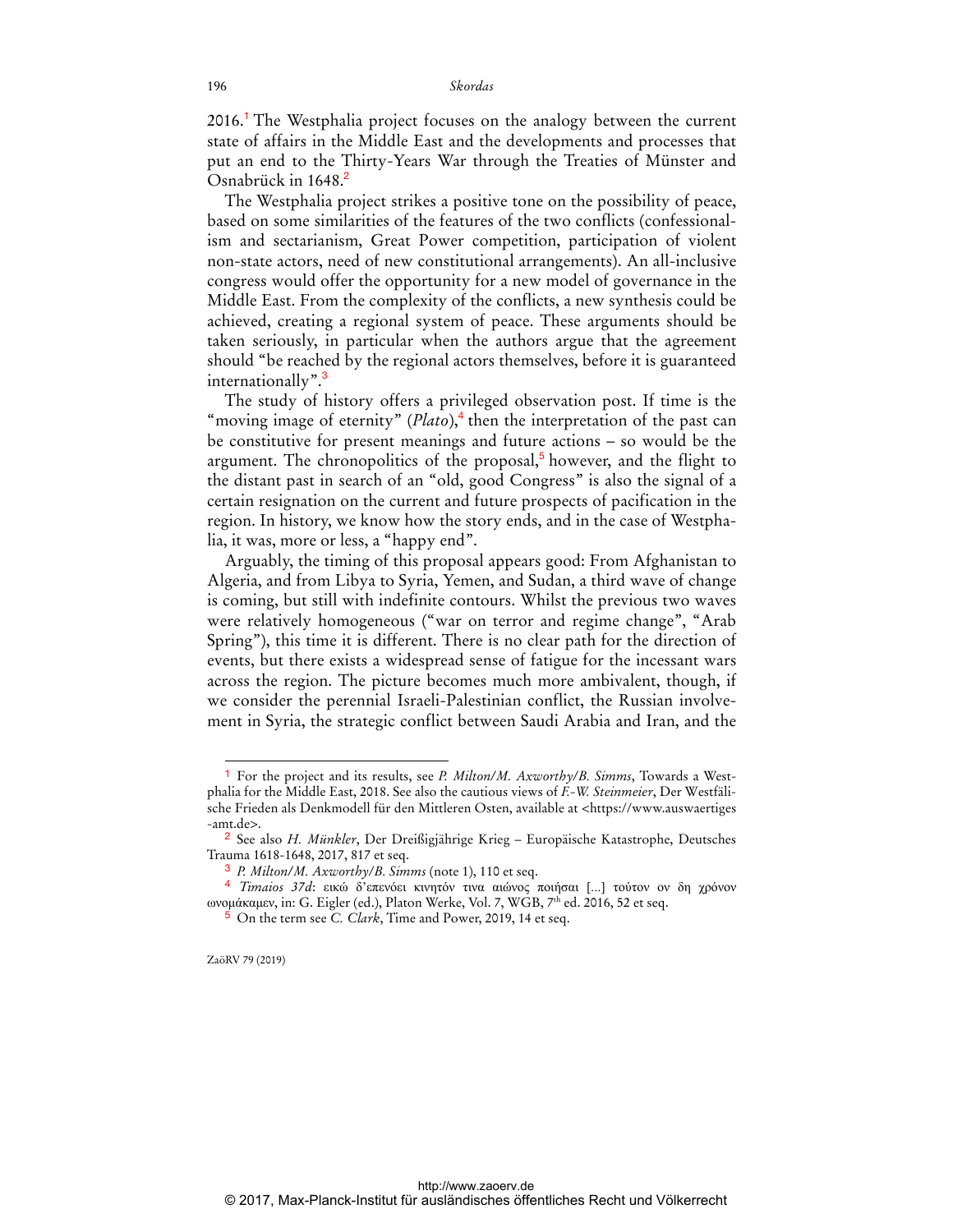recurring dramas in the US-Iran-Israel triangle. These conflicts are here to stay, at least for now.

The timing for the restoration of peace across the Islamic world is neither good nor bad; the conflicts evolve and there is always a necessity to manage them through the tools of diplomacy, unless the tide turns decisively in favor of one side and against the other(s). Diplomacy is necessary even to manage the orderly defeat; the 1973 Paris Agreement on Vietnam and the 1988 Geneva Agreements on Afghanistan are notable examples. The shadow of these agreements is looming large over the Doha negotiations between the United States and the Taliban.

A Peace Congress for the Middle East (or the Islamic world) stagemanaged by *Putin*, *Trump*, *Erdogan*, the Saudi monarchy, and the Iranian ayatollahs would either fail, or lead to an autocratic and unstable regional order. Such a process would not guarantee peace through self-determination, democracy and the rule of law, but can be expected to create, at the most, a system of satellite States, dependent territories, and spheres of influence. It is highly unlikely that the above Powers would facilitate agreements between the parties to the conflict without securing, in the first place, their own geopolitical interests. The long-awaited United States plan for the settlement of the Palestinian issue exemplifies this dilemma: even though it has not yet been announced (or finalized), reservations and mistrust as to its aims and fairness are justified, considering the US policies in the region since 2017.

We can speculate on whether a general Peace Congress might succeed in a different geopolitical context. This cannot be excluded, but, for the time being, it does not seem probable. Moreover, there are deeper socio-structural reasons that would complicate such efforts. A systemic comparison between the conditions that enabled the Westphalian peace and the current circumstances in the Islamic world can elucidate the problems facing a peace process of large format.

# **II. The Function**

There are profound differences between the two conflicts with regard to their societal function. The Thirty-Years War created the conditions for the relative stabilization of Europe and for the creation of the modern system of international relations. The power relations in Europe remained largely unsettled following the discovery of the New World, the circumnavigation around the globe, and the emergence of the European Empires. In the phase

ZaöRV 79 (2019)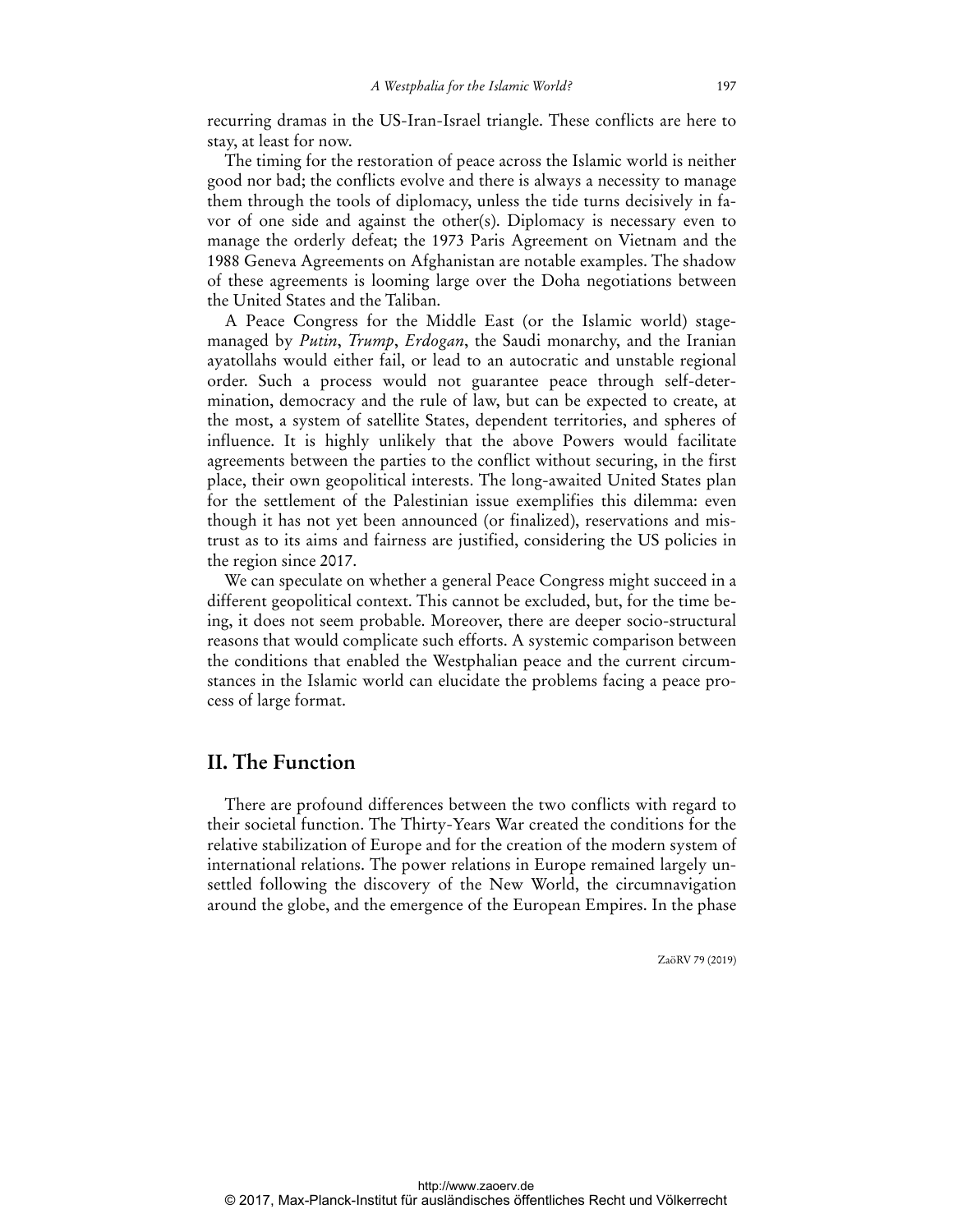of transition from the medieval world to modernity, the co-existence of a variety of territorial entities in the geographic middle of Europe, which were governed under the constitutional rules of the Holy Roman Empire, had created an instability that reached a peak as a consequence of the Reformation and the Great Power competition.

The Westphalian process was successful, because the social-structural conditions of the  $17<sup>th</sup>$  century and the protestant "spirit of capitalism" $\frac{6}{10}$  had created strong constituencies in the Empire including the "peace party", based initially on the evangelical rulers of Northern Germany, which played a major role during the negotiations.<sup>7</sup> These constituencies had much to win from modernity, and everything to lose from the continuation of a catastrophic conflict and a return to the medieval times. The complex process of functional differentiation, modernization and state-building, had already started. The Treaties of Münster and Osnabrück facilitated forms of governance suitable for the modern world.

In contrast, the wars of the 21<sup>st</sup> century in the Middle East and the Islamic world cement the core/periphery distinction in world society, and accelerate the collapse of the periphery's outer regions towards the sphere of systemic exclusion. The difficulties of the Islamic world to adapt successfully to modernity have been discussed extensively by scholars from a variety of perspectives.<sup>8</sup> The push towards exclusion is generated by the failure of the "routine operations" of function systems locally or regionally, and as a result, individuals are progressively excluded from participating into their activities.<sup>9</sup> Law, economy, education, and mass media, among others, are losing the capacity to function autonomously, and their resources are instrumentalized by the political, military, terrorist, or religious systems;<sup>10</sup> in addition, their codes are increasingly becoming less relevant, a phenomenon

<sup>6</sup> *M. Weber*, Die protestantische Ethik und der Geist des Kapitalismus, ed. by D. Kaesler, 2004.

<sup>&</sup>lt;sup>7</sup> F. Dickmann, Der Westfälische Frieden, 6<sup>th</sup> ed. 1972, 424 et seq.

<sup>8</sup> On the complexities of the path of the Arab peoples to modernity, see Arab Human Development Report 2002, *A. Hourani/P. Khouri/M. Wilson* (eds.), The Modern Middle East: A Reader, 2nd ed. 2004; on exclusion, *S. Stetter*, World Society and the Middle East – Reconstructions in Regional Politics, 2008, 105 et seq.; on functional differentiation and Islamic law, *T. Kuran*, The Long Divergence – How Islamic Law Held Back the Middle East, 2011, *passim*; on functional differentiation and the exclusion/inclusion code as meta-difference on a regional basis, but not specifically on the Islamic world, see *N. Luhmann*, Die Gesellschaft der Gesellschaft, 1997, 632.

<sup>9</sup> *N. Luhmann* (note 8), 632 et seq.

<sup>10</sup> On the instrumentalization of the "rest" social systems by the war system, see *B. Kuchler*, Kriege – Eine Gesellschaftstheorie gewaltsamer Konflikte, 2013, 189 et seq. (237 et seq.).

ZaöRV 79 (2019)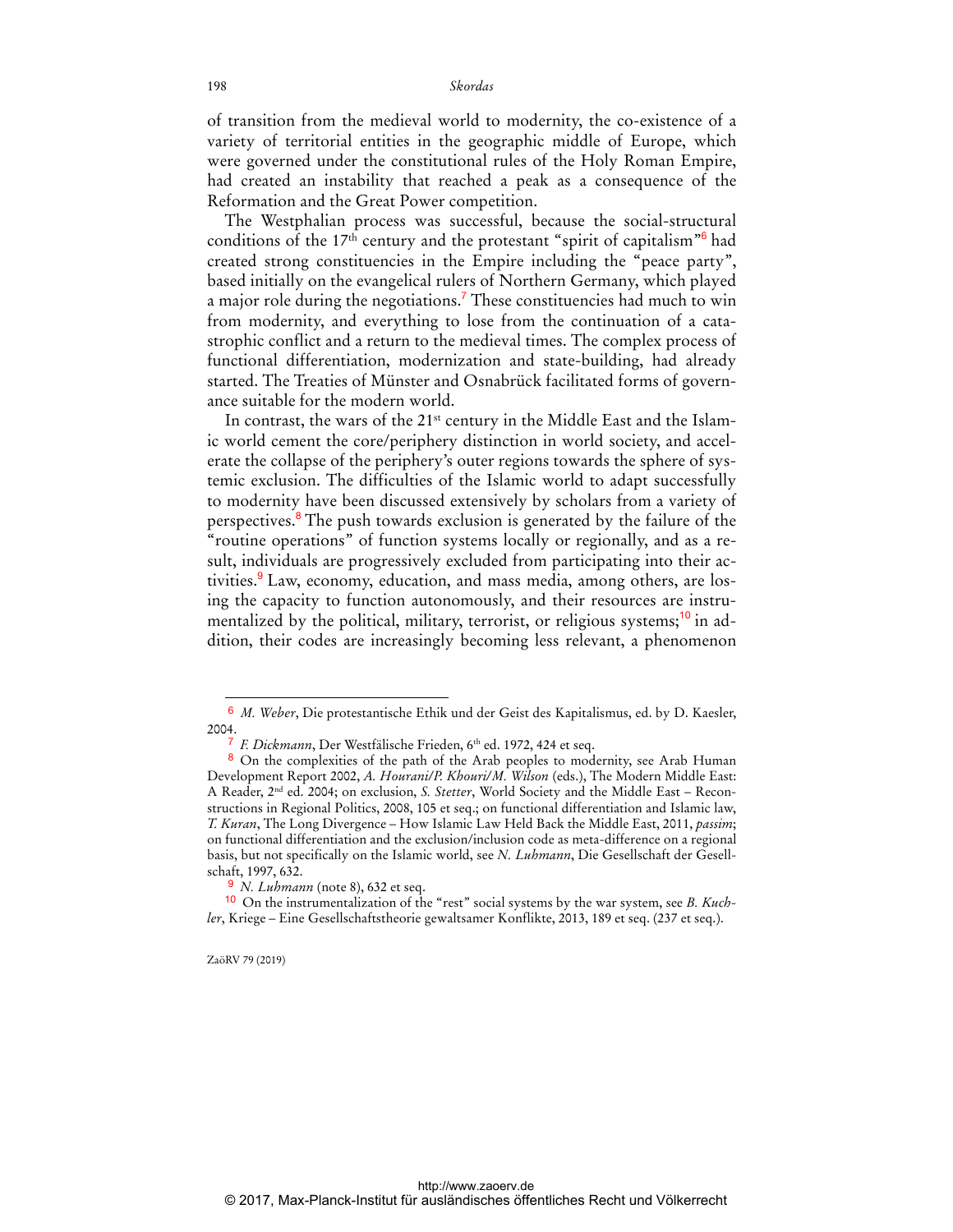characterized as "allopoiesis".<sup>11</sup> This dynamic leads to the deterioration of the region's comparative position in the international political and economic system, and the downward spiral pulls it further apart.

As the Islamic world fell behind, the forces of "resistance" against modernity created a self-destructive dynamic pulling the periphery of world society further apart, whereas *raison d'état* and balance of power, other than in the Thirty-Years War,<sup>12</sup> have failed to guide the actions of the parties. To take only the example of Syria: According to written evidence submitted to the House of Commons in the context of the United Kingdom policy on Syria inquiry of 2015, more than seventy armed groups and militias, depending on the calculation, had been operating on Syrian territory at the time, in addition to the regular Syrian armed forces.<sup>13</sup>

These groups were interlinked in various ways, and subdivided in proregime and opposition forces with very different objectives and various degrees of autonomy and interdependence with each other and outside powers. If we were to assess the number of insurgent groups, including jihadist, nationalist, sectarian, ethnic and tribal groups operating from Afghanistan to Nigeria (or even from Afghanistan to Libya), the complexity would practically rise into the infinite.

The excessive number of insurgent groups, their multiple links with foreign powers, and the absence of legitimate authority in Syria, demonstrate the disintegration of the idea of the "general interest", and thus the disappearance of the basic conditions for the *raison d'état*. Moreover, the parties to the conflict, including the government, do not seem to care about preserving a country capable of serving the interests of its people and enhancing its international reputation, as the *raison d'état* would require. The regional and global powers involved care even less about the creation of a system of balance of power. The totalizing nature of the conflict has so far obstructed a constitutional compromise leading to a new statehood.

It is therefore hard to see how the Westphalian model would be transposed to the Islamic world. A general Peace Congress would be obviously necessary in case of an inter-state war in the Middle East, which will hopefully not occur.

<sup>11</sup> See *M. Neves*, From the Autopoiesis to the Allopoiesis of Law, J. L. & Soc. 28 (2001), 242 et seq.

<sup>12</sup> *J. Wollenberg*, Richelieu et le système européen de sécurité collective. La bibliothèque du Cardinal comme centre intellectuel d' une nouvelle politique, Dix-septième siècle, Vol. 210, No. 1, 2001, 99 et seq.; *H. Kissinger*, Diplomacy, 1994, 56 et seq.

<sup>13</sup> Written evidence by *Aymenn Jawad Al-Tamimi*, 29.10.2015 (SYR0005), available at <https://www.parliament.uk>. It should be considered that at least thirteen of these groups were linked to the Syrian armed forces.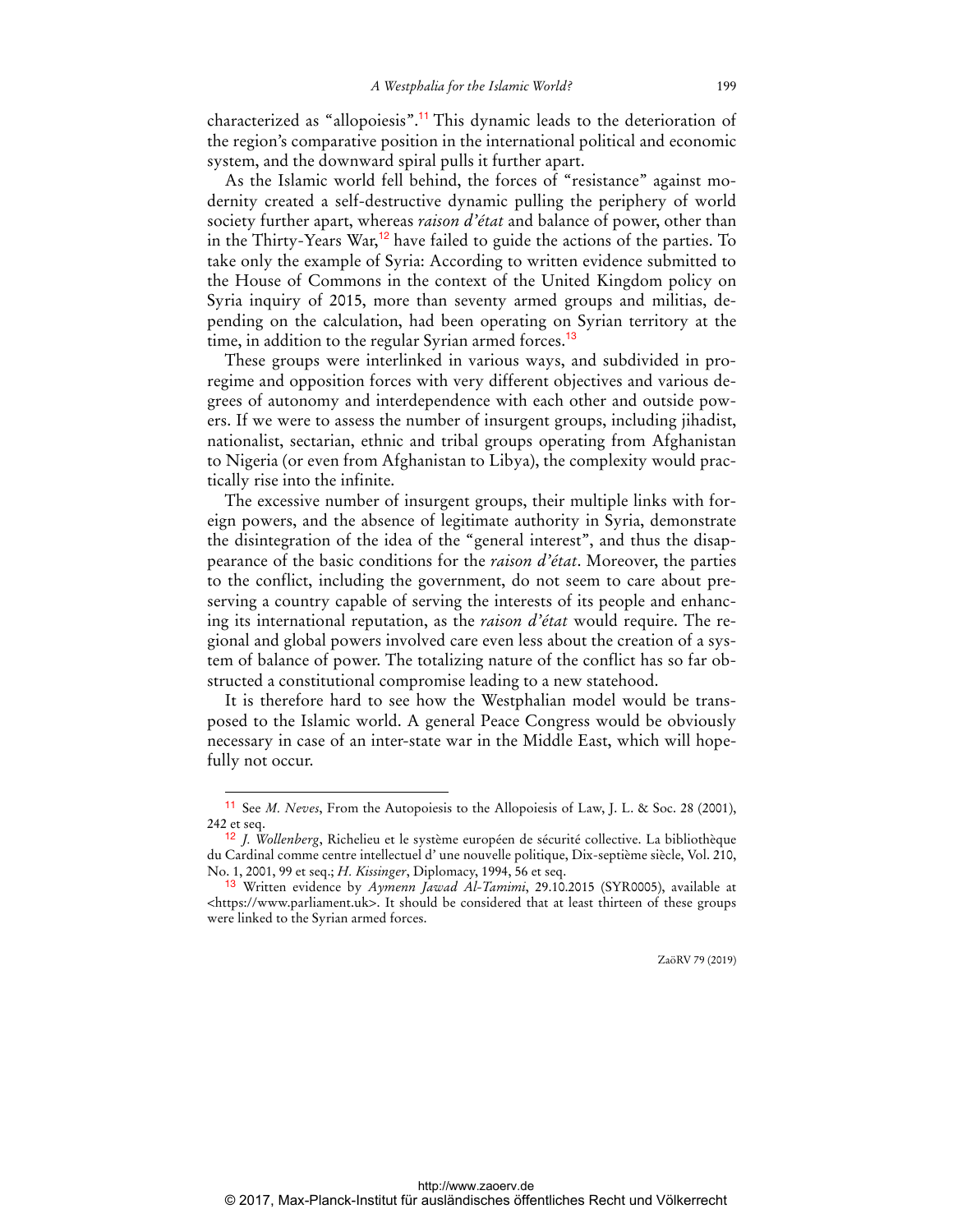#### **III. The Space**

The character of a peace process depends also on the structure of the space within which the conflict is taking place. At this point, the two conflicts also differ from each other. The authors of the Westphalia project run into difficulties already by the definition of the space within which the Westphalia model would be relevant. They stress, for instance, that

"one of the chief lessons that we established early on was that, as had been the case in early seventeenth-century Europe, the range of conflicts and grievances in the Middle East now is too complex and interwoven to be successfully solved with piecemeal negotiations aimed at addressing individual territorial parts of the broader regional crisis".<sup>14</sup>

However, the limitation of their proposal in the space in Middle East, leaving Afghanistan, Pakistan,<sup>15</sup> Somalia, Palestine, and Sub-Saharan Africa (Mali, Nigeria) outside of their focus is a major issue.

Their dilemma is clear. If they apply their concept in the space of the Islamic world as a whole, the prohibitive complexity catches the eye immediately. If they restrict the space in the Middle East with Syria as a paradigm, their project may sound more plausible, but they contradict their core point, namely that a comprehensive solution should be sought. Furthermore, the current conflicts are carried out on a global scale.

The Thirty-Years War was fought in the then well-circumscribed European space. All powers, territories, and groups concerned belonged to the Western Christianity, encompassing not only the Holy Roman Empire, but also the other major Catholic and Protestant powers that were directly or indirectly involved.<sup>16</sup> Russia was not capable or willing to get involved in the Thirty-Years War, because, following the collapse of the Russian State in the period of "Troubles" after the death of the Emperor *Boris Godunov* in 1605, the new Emperor *Mikhail Fyodorovich*, the first of the *Romanovs* (reigned 1613-1645), concentrated his efforts in rebuilding the State.<sup>17</sup> The Ottoman Empire was under the pressure of the Safavids of Persia, and re-

© 2017, Max-Planck-Institut für ausländisches öffentliches Recht und Völkerrecht http://www.zaoerv.de

ZaöRV 79 (2019)

<sup>14</sup> *P. Milton/M. Axworthy/B. Simms* (note 1), 110 et seq.

<sup>15</sup> Afghanistan and Pakistan are merely mentioned as space of interest for Iran, see *P. Milton/M. Axworthy/B. Simms* (note 1), 118.

<sup>16</sup> On the related concept of the *res publica christiana*, see *A. Adam,* Res Publica Christiana? Die Idee des Christentums für die Idee "Europa", in: H. Behr/M. Hildebrandt (eds.), Politik und Religion in der Europäischen Union, 2006, 23 et seq. (25 et seq.).

<sup>17</sup> On this period, see *M. Hildermeier*, Geschichte Russlands vom Mittelalter bis zur Oktoberrevolution, 3<sup>rd</sup> ed. 2016, 281 et seq.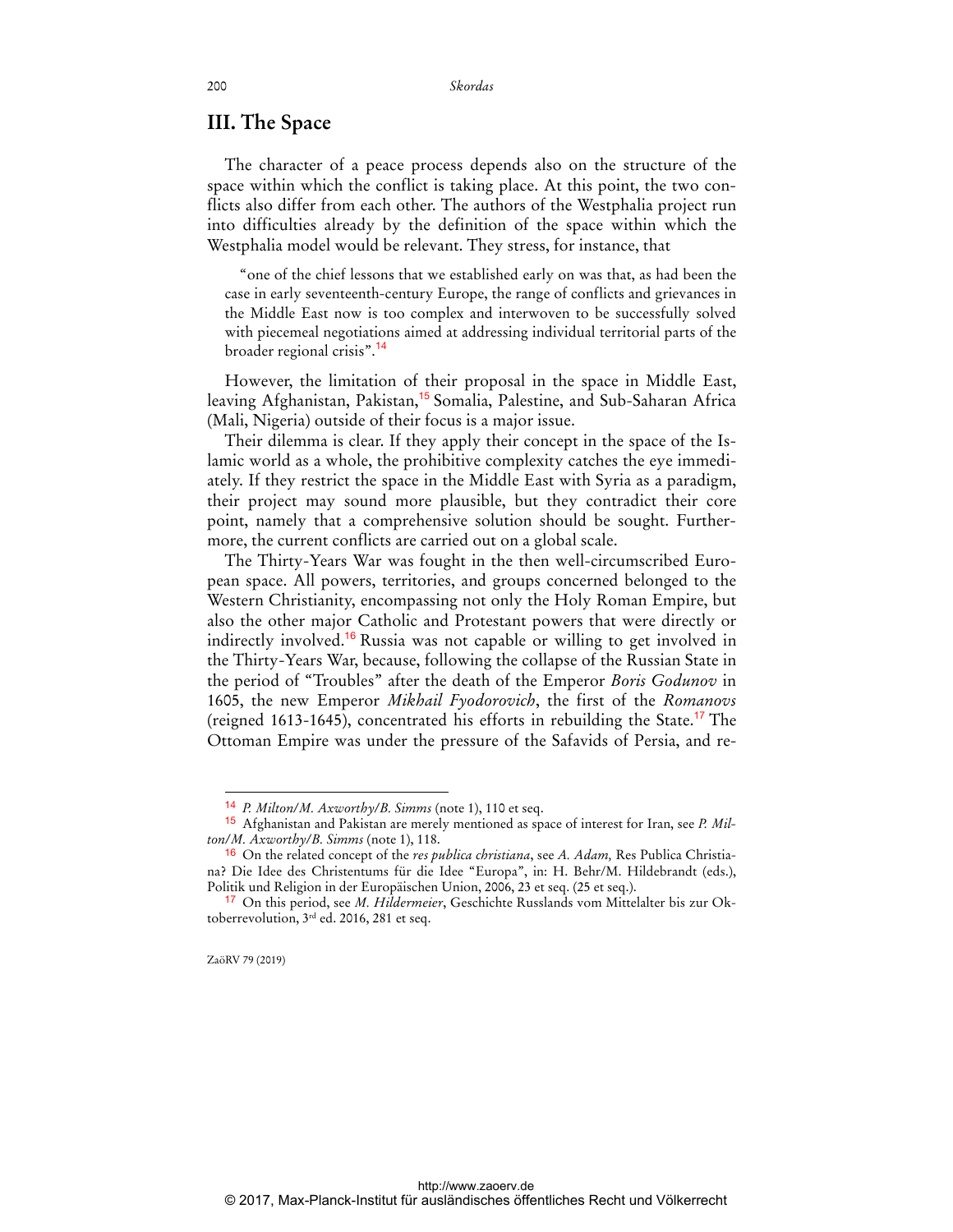sumed its offensive against the Reich in the 1660s, having played no active role during the Thirty-Years War.<sup>18</sup>

Thus, the war devastated Germany, but did not evolve into a global conflict that could have also engulfed the Ottoman and the Russian-Orthodox spaces. Despite its endurance, it remained territorially limited in a relatively homogenous geopolitical space and proved ultimately to be manageable, due in particular to the development of common cultural practices in the spheres of diplomacy, communication, and public space (*Öffentlichkeit*).<sup>19</sup>

The contemporary conflicts in the Islamic world have a regional and a global dimension. Practically all major powers, inside and outside the region, have stakes in their outcome, and a multitude of violent state and nonstate actors, such as terrorist and sectarian groups, insurgents, and tribal armies are directly participating in them. Major powers outside the Islamic world share little or no common heritage with the parties to the conflicts, and have often difficulties to understand their objectives and "theological" motivations.

Equally important is the role of violent non-state actors. Whilst during the Thirty-Years War the marauders were by-products of the conflict and the mercenaries aspired to participate in the existing order, $20$  in our time violent Islamist groups are among the main players and have built networks of global reach with the ambition to create a new dystopian "order" of a non-defined character.

As a conclusion, both function and space exhibit very different features in the Thirty-Years War in comparison to the current conflicts. These differences explain why the chances of a successful Peace Congress are very limited in our time.

### **IV. Self-Determination as the Leading Principle**

The third element of the discussion marks a different point of departure. The primary issue is now not the process itself, but a prerequisite: a leading principle defining the peace order. This may sound counter-intuitive, but it

 $\overline{a}$ 

ZaöRV 79 (2019)

<sup>18</sup> *I. Hiller*, Feind im Frieden – Die Rolle des Osmanischen Reiches in der europäischen Politik zur Zeit des Westfälischen Friedens, in: H. Duchhardt (ed.), Der Westfälische Friede – Diplomatie, politische Zäsur, kulturelles Umfeld, Rezeptionsgeschichte, 1998, 394 et seq.; *K. Malettke*, Hegemonie – Multipolares System – Gleichgewicht, Internationale Beziehungen 1648/1659 – 1713/1714, 2012, 199, 337.

<sup>19</sup> On these themes, see *K. Repgen*, Dreißigjähriger Krieg und Westfälischer Friede – Studien und Quellen, 1998, *passim*.

<sup>20</sup> See *H. Münkler* (note 2), 843.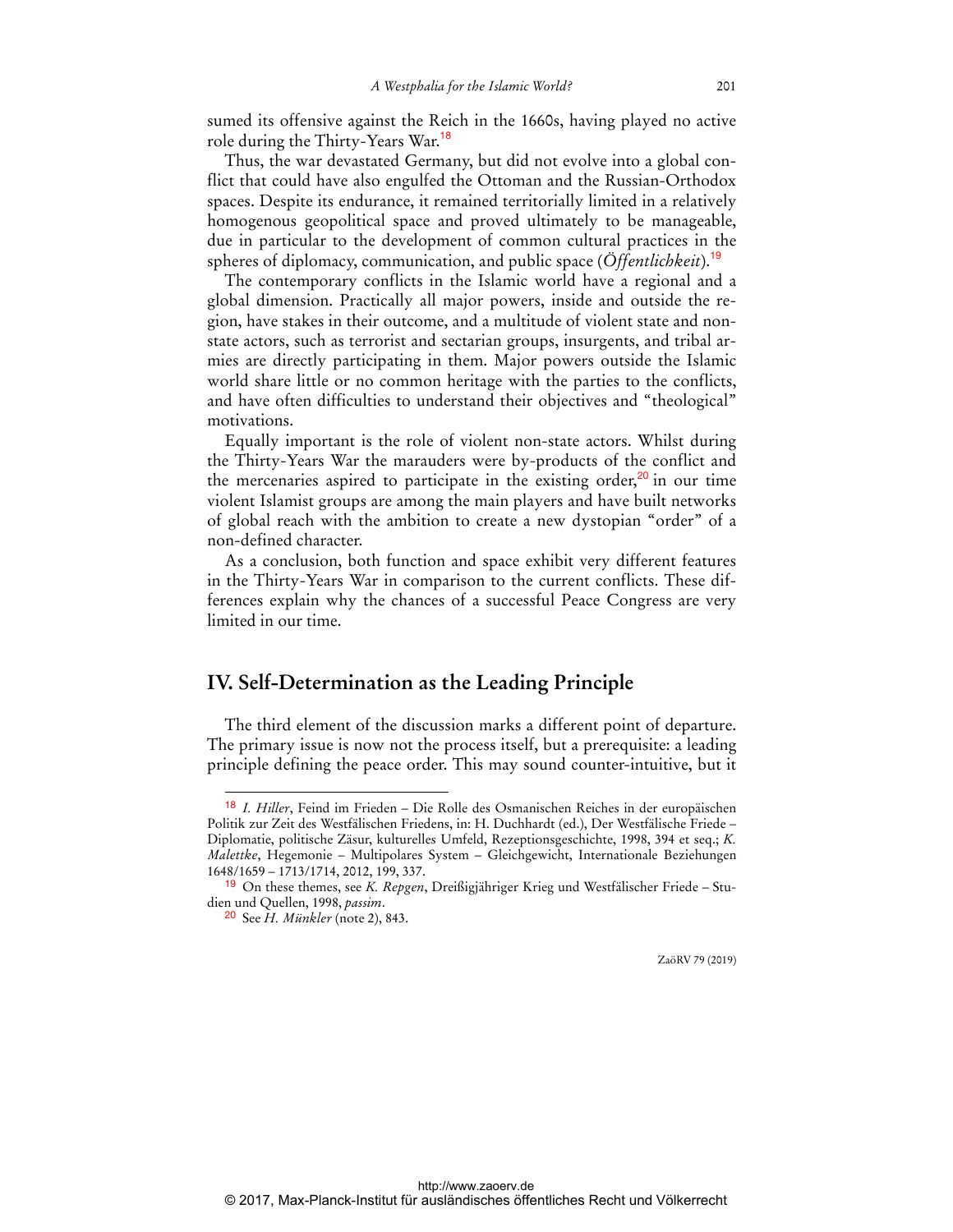is not, because such a principle reduces the limitless complexity of an indefinite horizon of negotiation possibilities and potentialities. Those who effectively determine the leading principle control the format of the process, those who control the format of the process define the class of participants, and those who define the class of participants exercise "overall control" over the outcome. There is no escape from that truth.

The leading principle may be drawn from an "authoritarian sovereigntism" imposed by the original dictatorial and arbitrary violence, establishing an order of fear; a governance arising from such a constellation contradicts the values of the international community, but, still, it is a real possibility. Or, the principle may be self-determination in a broad legal-political sense, whose exercise may lead to a free and decent, albeit not necessarily liberal, society.<sup>21</sup> Self-determination in its three forms, political, economic, and cultural, is the leading principle for the construction of legitimate order. This principle facilitates stable order within States and within world society, and is sufficiently flexible to permit a variety of forms of political and market participation.

Self-determination has a Janus-like face: it is exercised within a certain State or territory as an "original decision", but is limited by, and materialized through, the links the people are establishing with other actors and institutions of the international community. The exercise of self-determination is not an act of self-referentiality, but a communicative act of integration within a broader system. If peace is to be achieved in the Islamic world, this has to be done via the exercise of the right of self-determination within the individual States and the adoption of a fundamental charter that would provide for the integration of each State in the global political and economic systems, and in a regional system of peace.

There is nothing mystifying in it. People yearn for the opportunity of rebuilding their lives within a decent legal order that provides them with the freedom to connect with others and engage in a variety of activities of an economic or non-economic order, even if the constitutional system is not liberal in the sense of the Western political tradition.

By the exercise of self-determination, the principle of inclusiveness should come into application. Not only the groups competing for power should participate, but also regional and world powers prepared to contribute genuinely in the resolution of the conflict. Moreover, the rights of women and minorities should be guaranteed. Inclusiveness in the context of selfdetermination is compatible with both, the exclusion of the most violent terrorist organizations and militias, and the participation of international

ZaöRV 79 (2019)

 $\ddot{ }$ 

<sup>21</sup> See *J. Rawls*, The Law of Peoples, 1999, 59 et seq.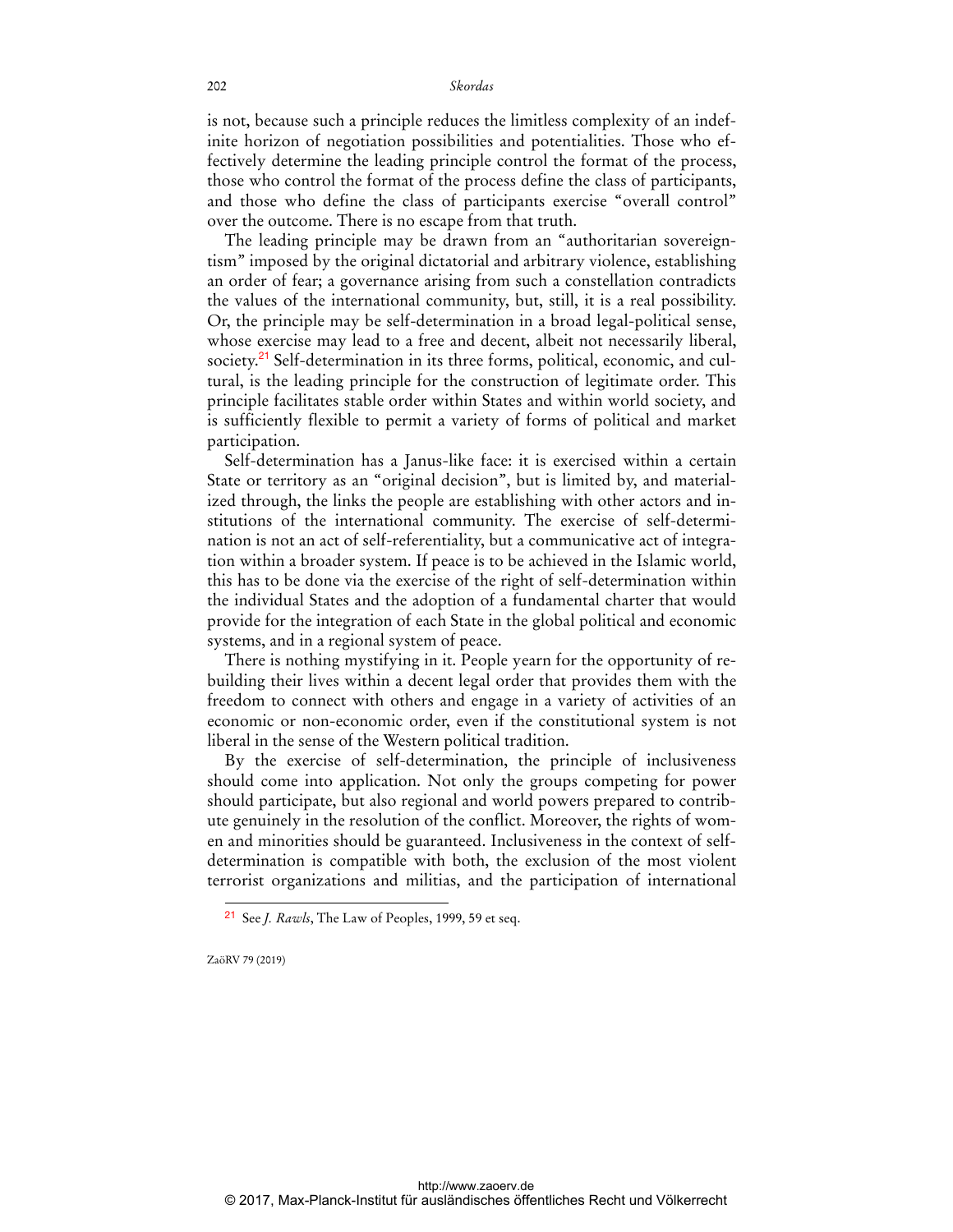civil society actors. The former should be excluded, as long as they do not accept the basic philosophy and constitutional basis of a "decent society". The latter should be included, as far as they have been part of the struggle to preserve the freedoms of the people during armed conflict, and are committed to offer support in the future, as well.

# **V. What Should Be Done?**

 $\ddot{ }$ 

Democratic States should recognize that their capacities to introduce fair solutions, reforms, and democracy in the Islamic world are limited. 2019 marks the fortieth anniversary of the birth of the contemporary Islamist fundamentalist movements. The victory of the Iranian revolution and the Soviet invasion in Afghanistan, both in 1979, created the bases for the awakening of the Shia and Sunni fundamentalism respectively. The end of the Cold War ten years later created conditions conducive to the global reach of the fundamentalist message and for the destabilization of statehood in large parts of the Islamic world.

The restoration of peace is a complex societal process presupposing, at least, that moderate groups or governments would prevail and implement a Contract with their peoples and with the international community. Neither autocracies, nor Potemkin villages of impotent "recognized authorities", nor the grandstanding of a "new Westphalia" offer meaningful solutions.

Europe, a region deeply affected by the crises in the Islamic world (terrorism, mass migration), should fully employ proactively its vast diplomatic experience to devise an effective policy by identifying, co-opting, and empowering groups with some degree of real popular support that commit themselves to reform. The task is difficult, but not impossible.

This commitment should have four aspects. First, such groups or governments should be given the necessary support to restore order, exercise control over the capital and define the fundamentals of a future polity. Second, they should accept the idea of constitutional negotiations and arrangements, that would include both liberal and conservative groups, subscribe to the principle of coalition governments during the initial phases of "new statehood", to political pluralism and the rule of law, even if a truly democratic government would not be possible in the short-term. These are also the broad principles of the *lex pacificatoria* that the United Nations have been following since the end of the Cold War.<sup>22</sup> Third, they should

ZaöRV 79 (2019)

<sup>22</sup> See *C. Bell*, On the Law of Peace – Peace Agreements and the Lex Pacificatoria, 2008.